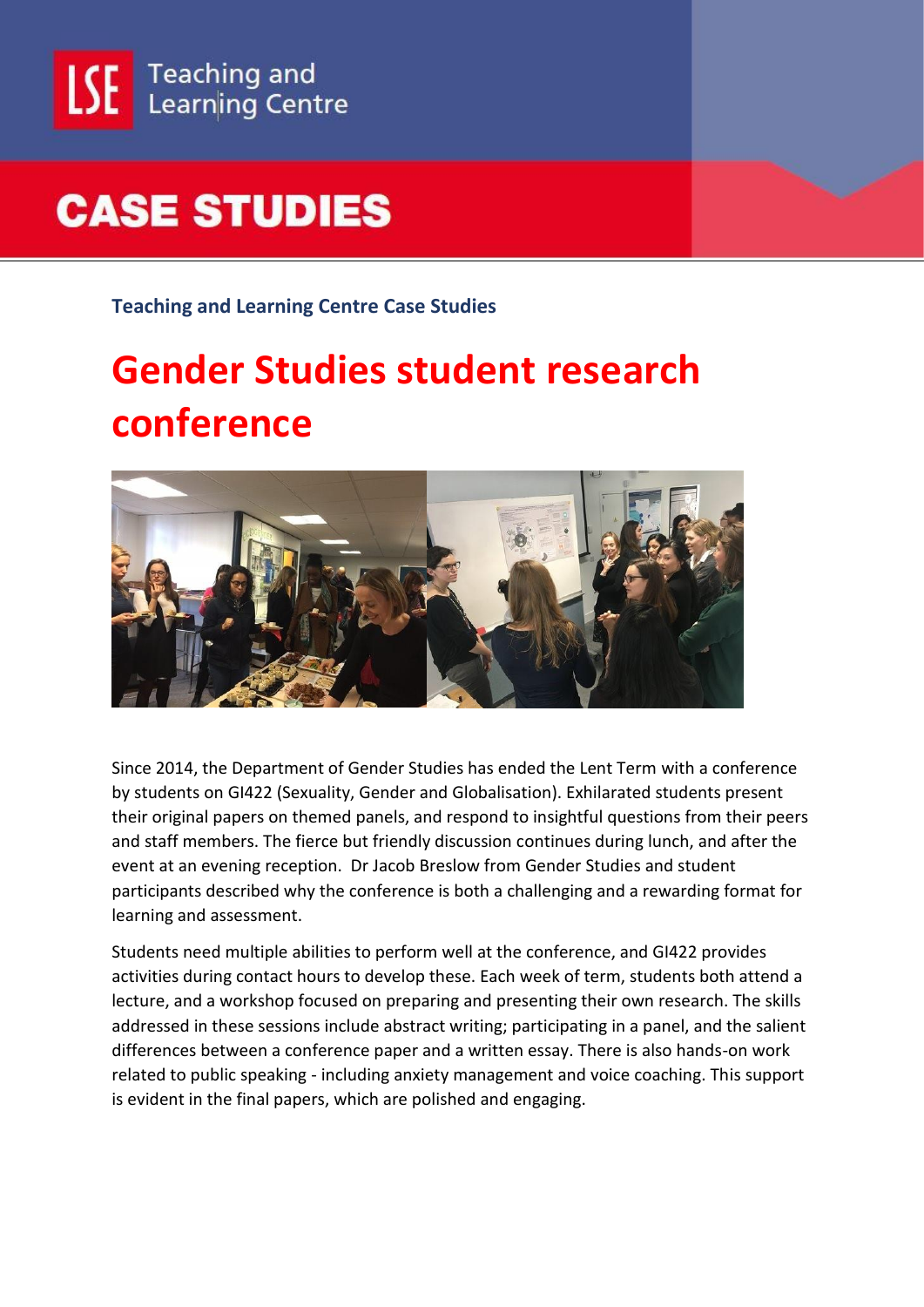## **CASE STUDIES**

Students at the 2017 conference noted that they were keen to develop their skills at communicating in ways other than formal writing. Jacob believes that condensing an argument, and public speaking, are invaluable abilities for any future career. These skills also have particular relevance for academic research and, so far, at least two PhD students have progressed from this conference.

The sense of community at the conference is palpable and group-work is used to reduce the isolation of a solo research project. This becomes self-perpetuating, and students meet outside scheduled hours, as critical friends in the research process. This community builds enthusiasm for the conference; helps to reduce anxiety, and, as well as pragmatic support, students appreciate the chance to learn from one another.



Faculty and students from across the department are invited to the conference, so students can present to a large and well-informed audience. Student presenters may also invite other interested friends and colleagues. A key strength of the event is the depth and variety of papers. Students from varied backgrounds use the critical skills from the course to interrogate their specific experiences and interests. In 2017, papers grew out of students' connections with France, Haiti, China, Iran and India. The topics included reproduction, immigration and religion, and the materials interrogated ranged from parliamentary debate to adolescent blogs.

"*In the past two weeks, we kept meeting because we trusted each other - both that we wouldn't inflate each other, and that we wouldn't rip each other apart."*

"*It really did a lot to be in such a safe setting, where you know people aren't going to ask you hostile questions."*

*"It really enriches the experience when you can learn from your peers. It's part of why we're here – obviously there are amazing teachers, who are giving us so much information, but when you can also extract that from the people who are on your course, it's really exciting."*